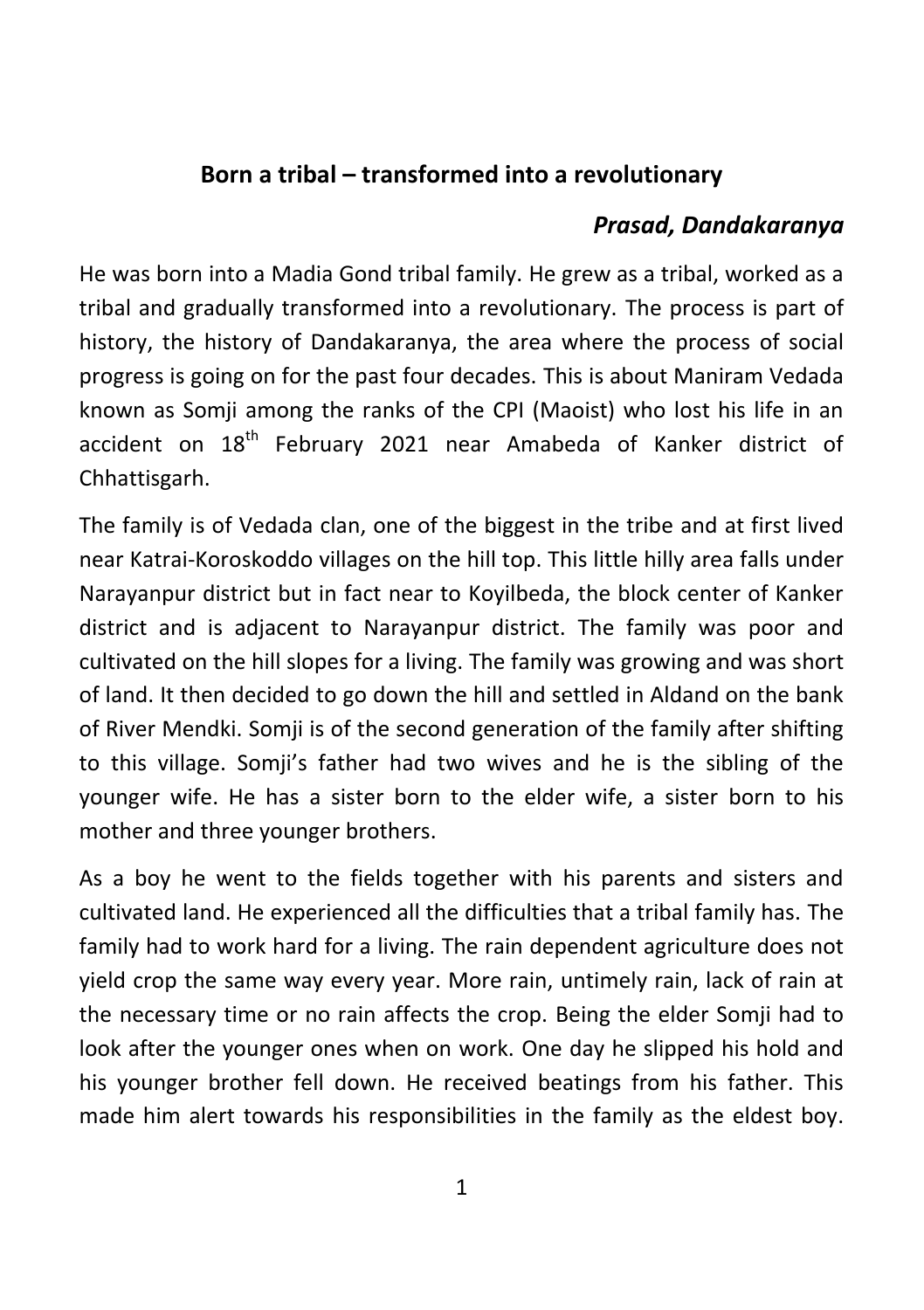The situation of the tribal family created some thought in Somji's little mind. He did not take things casual but started to think why and how about all what he saw.

Gradually the family rose to attain the status of middle class. The younger ones became big and started to work in the fields and Somji's father sent him to school. Thus Somji made his first step into a world other than the age old. In the school Somji proved to be an active student. He was good at sports. He played football and volleyball. After his primary studies in the school in the village he went to Chota Betiya a little away from his village for secondary education. He went to school in the morning and returned in the evening. The little town of educational and business activities took Somji one more step further into the world. Here he saw a world other than agriculture and tribal. He became inquisitive. He thought of new things. He bought chocolate and tobacco from Betiya and sold them in his village. Anyway he could not continue due to lack of money.

Somji developed as a good sports person. His schoolmates were confident to have him in their team. He assured victory. Not only the students but the Bengali people nearby also took him along at the time of tournaments. The Bengalis settled as villages since almost above two generations at the time of famine in their state. Acquaintance with the Bengali people added another dimension to Somji's world outlook. He saw their houses, their culture, their food habits and their problems. He thought that problems lie everywhere. The Oravs of his village was another tribe with which Somji was very close. He saw into their lives too that differed only slightly with theirs.

At this time 'strangers' started coming into their village. The 'strangers' were different from those he saw until then. They spoke things he did not hear until then. They were the Maoists. The CPI (Maoist) that crossed River Godavari and entered the jungles of Gadchiroli extended into Bastar.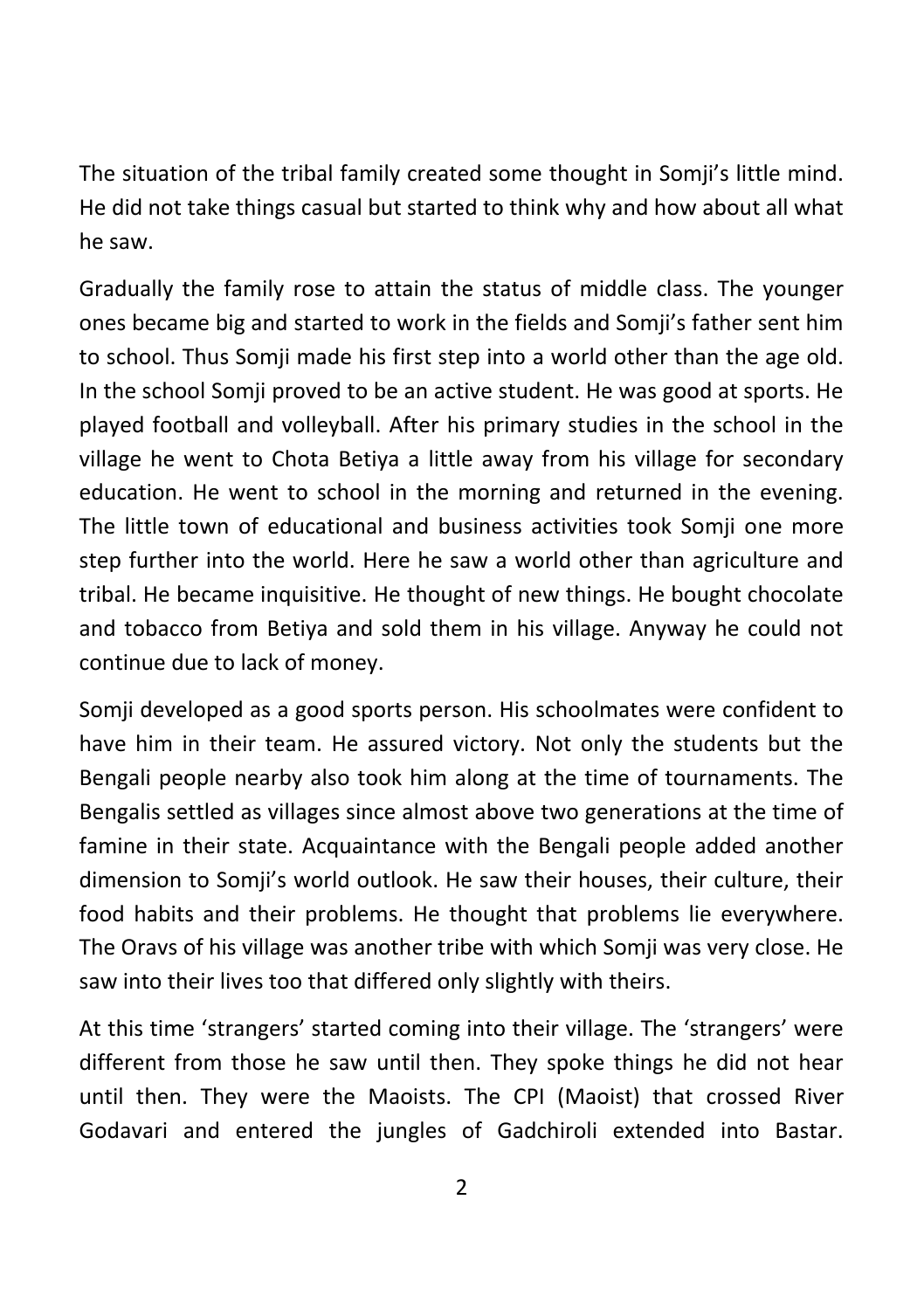Sukhdev was one of the initial leaders who moved in those villages. Sukhdev is still remembered among the people of the villages he visited. Somji heard him speak in the meetings. He heard the revolutionary songs that the Armed Squad sang during the meetings. He was attracted. He went near them.

Sukhdev was fond of children. So when Somji came he made him sit near him. He told him what children did in the revolutions in Russia and China. He told him how to think and the way for a better life. Somji's vision grew further. Somji knew to ride motorcycle and tractor. He helped the squad in travel and transport. During this time there were police patrols in the area and the party told the youth of the village that it was their duty to protect their village. It formed the Militia. Somji became part of it. He stayed sentry near River Mendki along with his friends in the village.

The commander of the Armed Squad that frequently visited the village paid special attention to Somji because he was an inquisitive youth. He appeared to think other than the routine. Somji discussed the problems in his school with the commander. The commander told him ways out of it. Somji discussed these with his friends and tried to convince them to solve together. In a process Somji started to think he has to do something more. He finally decided and told the commander that he wished to join and work like them. The party thought of his proposal and took him into the squad after sometime.

Somji became a member of the armed squad in 2003. He went around the area with the squad. His inquisitive mind made him talk extensively to the people he met. He heard their problems and found those were nothing different from those of his family. He found them universal. The way to solve the problems was to bring down the present rulers in power and form the people's government. People need an Army of their own for this purpose. So the party formed the People's Liberation Guerilla Army, PLGA. This was the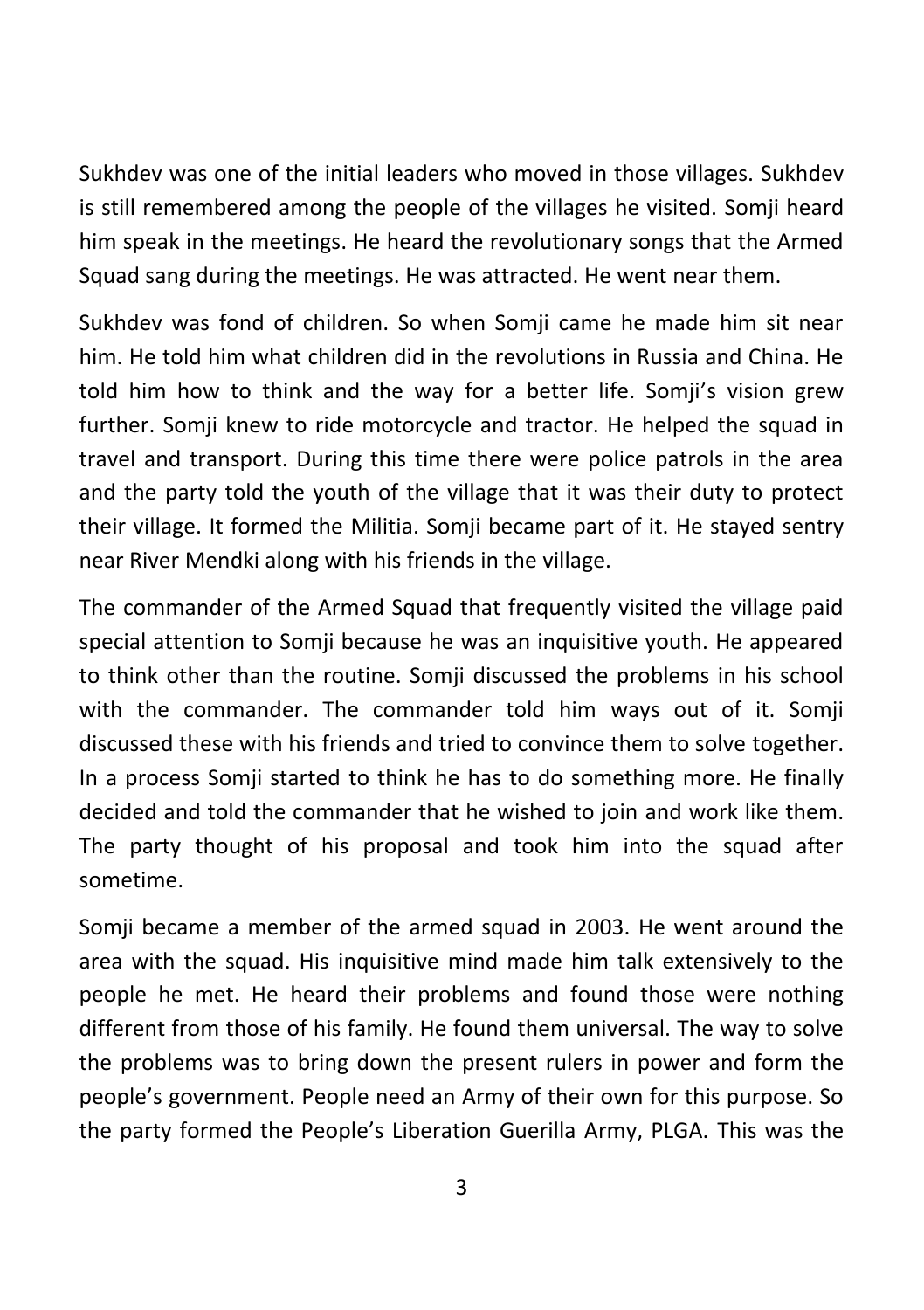time when Revolutionary People's Committees, RPCs began to be formed in the area. Whenever the PLGA took up actions to fight back the police patrols Somji was part of it.

Party saw the talents in Somji and gave him the responsibility of student organizer. Somji's acquaintances as a student and a sports person helped him organise the students widely. He formed them into units. He ran a library for the students to read books that give a different vision. In the process he was promoted as a cadre of Area Committee rank. Apart from the student organisation, whenever free from this work, he also met the people's organisations together with his colleagues in the Area Committee.

Then the party needed a courier to coordinate its work. It selected Somji. Somji readily accepted and efficiently did this work. Not even once he wavered in this risky job. He was steadfast in holding this responsibility that helped the party a lot. When a serious risk arose the party relieved him from the work of courier. Then he was once again involved in organisational work.

Somji was promoted into the rank of Divisional Committee in 2009. He took up student organisation as per the decision of his committee. Apart from this whenever he found time he attended the meetings of the people's organisations. He saw deep into the rising problems of the people. He developed more hatred towards the rotten society. He took an active part in Tactical Counter Offensive Campaign, TCOC. He thus developed interest in military work. The party saw his interest and the need of the movement and transferred him. He took up the responsibility of the Commander-in-Chief of the North Bastar Division in 2014. Until his death in an accident he participated and led several ambushes against the mercenary armed forces of the central and the state governments.

4